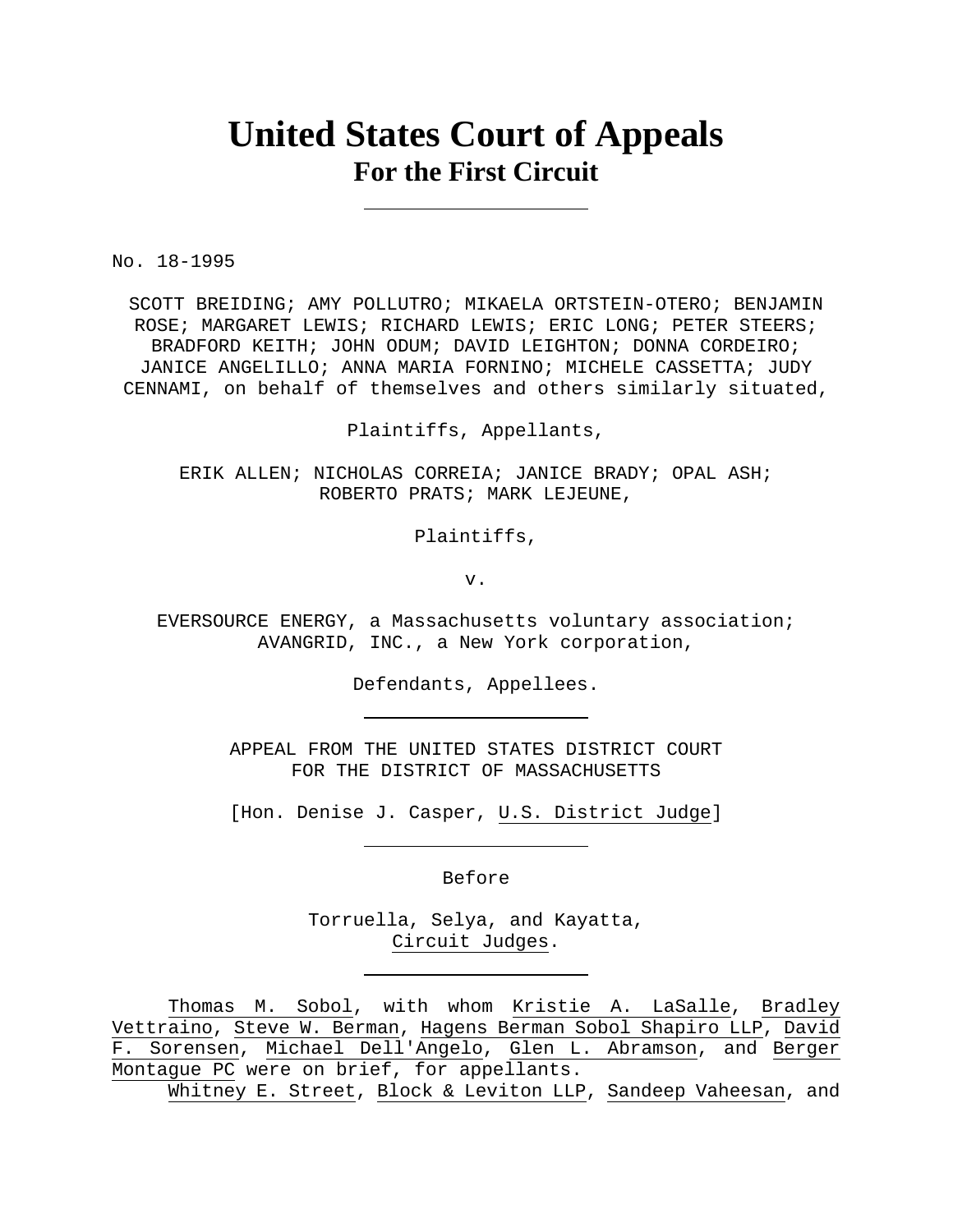Open Markets Institute on brief for Open Markets Institute as amicus curiae.

Richard P. Bress and John D. Donovan, Jr., with whom Shannen W. Coffin, Douglas G. Green, Steptoe & Johnson LLP, Chong S. Park, Ropes & Gray LLP, Marguerite M. Sullivan, Allyson M. Maltas, Caroline A. Flynn, and Latham & Watkins LLP were on brief, for appellees.

September 18, 2019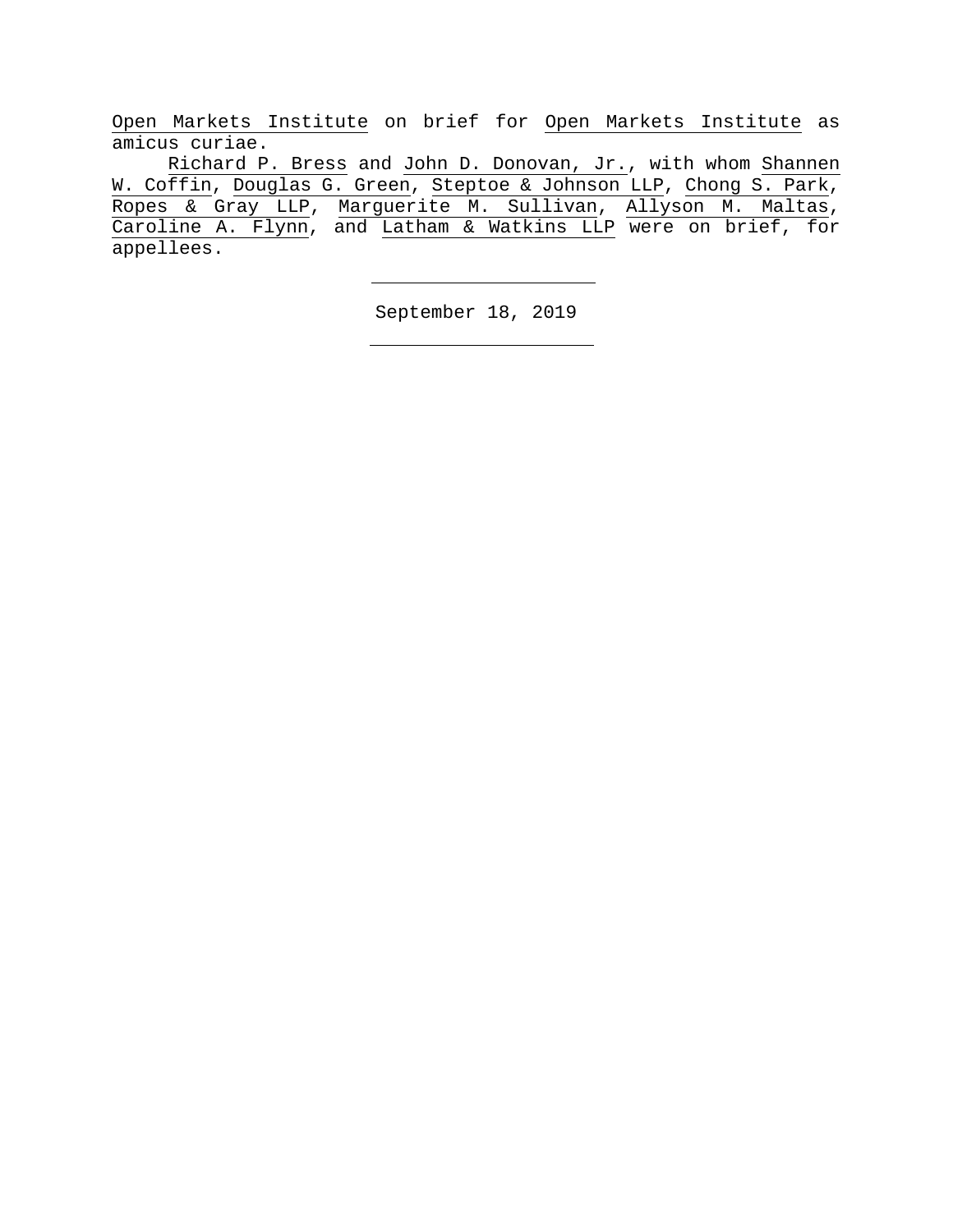**KAYATTA**, **Circuit Judge**. Eversource Energy and Avangrid, Inc. ("the defendants") are two large energy companies that purchase natural gas directly from producers and then resell that gas to retail natural gas consumers throughout New England. In order to transport the natural gas that the defendants purchase from far-away producers to their own, localized system of pipeline infrastructure for delivery to their customers, the defendants reserve transportation capacity along the interstate Algonquin Gas pipeline. The plaintiffs, a putative class of retail electricity customers in New England, allege that the defendants strategically reserved excess capacity along the Algonquin Gas pipeline without using or reselling it. This conduct, they claim, unduly constrained the volume of natural gas flowing through New England, thereby raising wholesale natural gas prices, which in turn resulted in higher retail electricity rates paid by New England electricity consumers.

The plaintiffs brought this lawsuit in the U.S. District Court for the District of Massachusetts, asserting that the defendants' conduct violated section 2 of the Sherman Act, 15 U.S.C. § 2, and various state antitrust and consumer-protection laws. The district court dismissed the plaintiffs' claims as being barred by the filed-rate doctrine and, alternatively, for lack of antitrust standing and the plaintiffs' failure to plausibly allege a monopolization claim under the Sherman Act. Although our

 $- 3 -$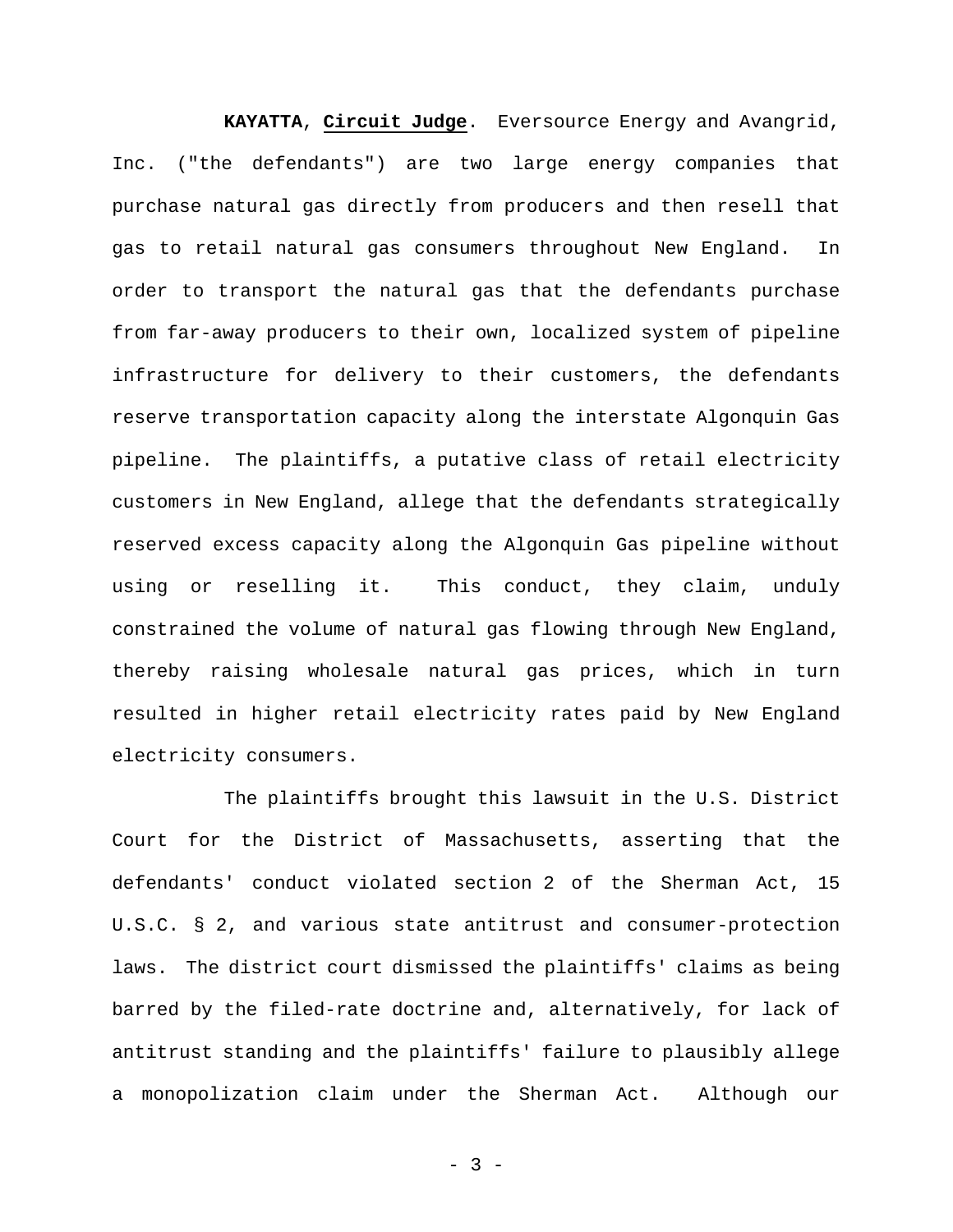reasoning differs from that of the district court in several respects, we agree that the filed-rate doctrine presents an insurmountable hurdle for the plaintiffs' federal and state-law claims. We therefore find no need to reach the district court's alternative grounds for dismissal.

# **I.**

Because the district court disposed of the plaintiffs' claims on a motion to dismiss for failure to state a claim, Fed. R. Civ. P. 12(b)(6), "we take as true all well-pleaded facts in [their] complaint[], scrutinize them in the light most hospitable to [their] theory of liability, and draw all reasonable inferences therefrom in [their] favor." Fothergill v. United States, 566 F.3d 248, 251 (1st Cir. 2009). In so doing, we may also consider "facts subject to judicial notice, implications from documents incorporated into the complaint, and concessions in the complainant's response to the motion to dismiss." Arturet-Vélez v. R.J. Reynolds Tobacco Co., 429 F.3d 10, 13 n.2 (1st Cir. 2005).

We first trace the regulatory contours of the relevant markets for natural gas and electricity before turning to the details of the plaintiffs' antitrust and unfair competition claims.

### **A.**

"Wellhead" sales comprise the first step in the chain of market transactions that readies extracted natural gas for

- 4 -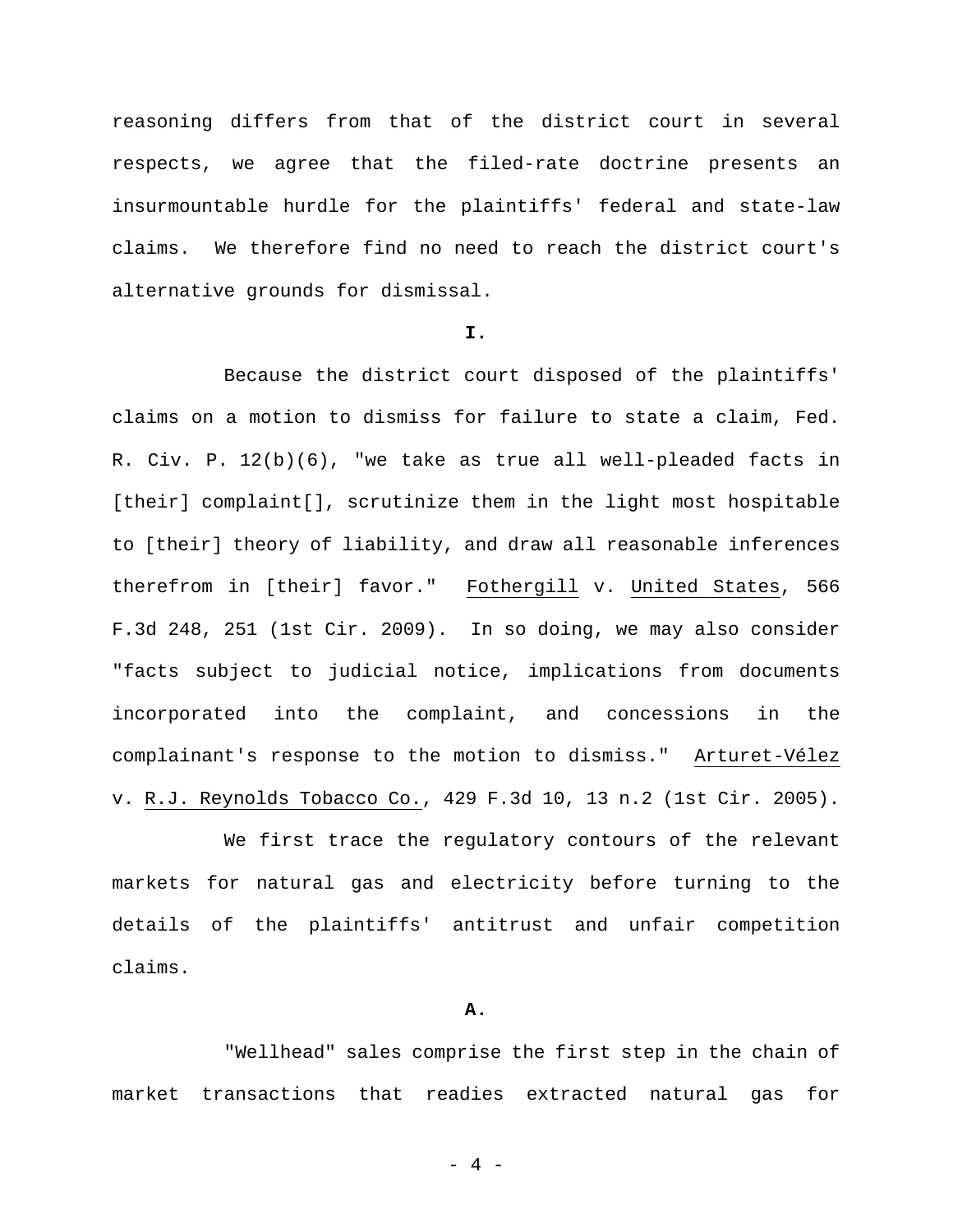consumption in the form of retail electricity. At this initial stage, natural gas producers sell natural gas to direct purchasers through gas futures contracts, in which the producer agrees to sell a specific quantity of natural gas at some fixed time in the future to the direct purchaser. Load-distribution companies (LDCs) -- those entities that locally distribute natural gas, primarily to retail consumers who use the gas for heating and cooking -- have a relatively predictable need for natural gas and, thus, often make use of this type of contract.<sup>1</sup> Consumers with more variable demand for natural gas, such as power generators, often purchase gas on the secondary wholesale "spot market." The spot market for natural gas allows direct purchasers that find themselves with rights to excess, unneeded natural gas to resell those rights in the immediate or near future.

The Federal Energy Regulatory Commission (FERC) is the agency charged with implementing and executing the Natural Gas Act (NGA), "a comprehensive scheme of federal regulation of 'all wholesales of natural gas in interstate commerce.'" N. Nat. Gas Co. v. State Corp. Comm'n, 372 U.S. 84, 91 (1963) (quoting Phillips Petroleum Co. v. Wisconsin, 347 U.S. 672, 682 (1954)); see also 15 U.S.C. § 717c(a) (tasking FERC with ensuring that rates charged

<sup>&</sup>lt;sup>1</sup> The defendants nevertheless point out that LDCs operating in New England do face some variability in demand for natural gas due to rapidly changing weather conditions in the region.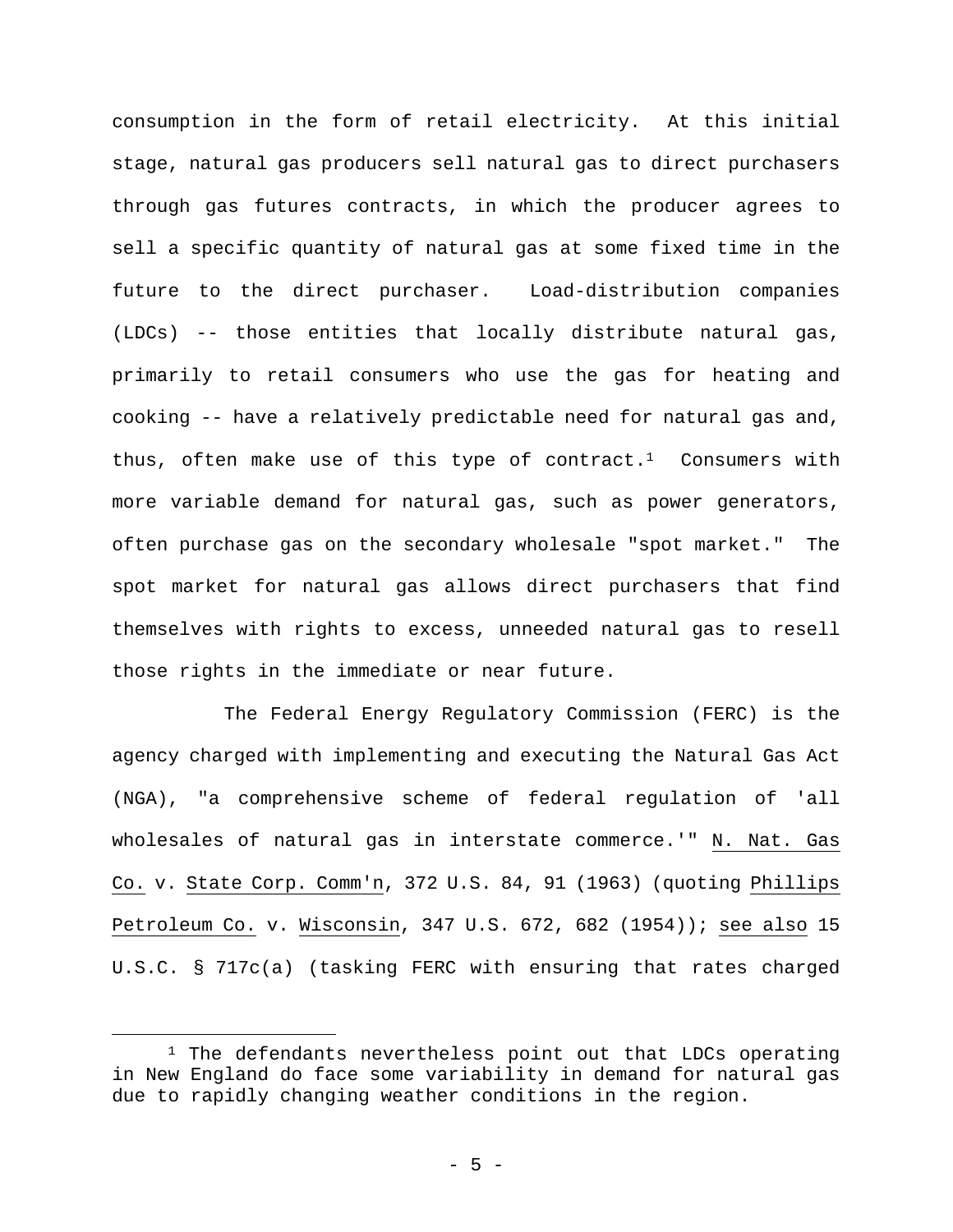for sales of natural gas within FERC's jurisdiction are "just and reasonable"). Notwithstanding the comprehensiveness of this regulatory scheme, Congress also exempted wellhead sales from FERC's regulatory jurisdiction. See 15 U.S.C. § 3431(a)(1)(A). Accordingly, market forces dictate the wellhead price of natural gas. Id. § 3431(b)(1)(A) ("[A]ny amount paid in any first sale of natural gas shall be deemed to be just and reasonable."). And while the NGA grants FERC regulatory authority over "sale[s] . . . for resale" in the spot market for natural gas, see 15 U.S.C. § 717(b), FERC has issued a "blanket certificate of public convenience and necessity" that allows such transactions to proceed at market rates, see 18 C.F.R. § 284.402.

Direct purchasers of natural gas also pay for the transmission of natural gas from the wellhead. The Algonquin Gas pipeline serves as the primary interstate artery through which natural gas is transported in New England. Direct purchasers in New England must reserve transmission capacity -- that is, the physical space in the pipeline needed to transport the natural gas purchased from the producer -- along the Algonquin pipeline commensurate with their transportation needs. FERC also has "exclusive jurisdiction over the transportation . . . of natural gas in interstate commerce for resale" and is charged with "determin[ing] a 'just and reasonable' rate for [its] transportation." Schneidewind v. ANR Pipeline Co., 485 U.S. 293,

- 6 -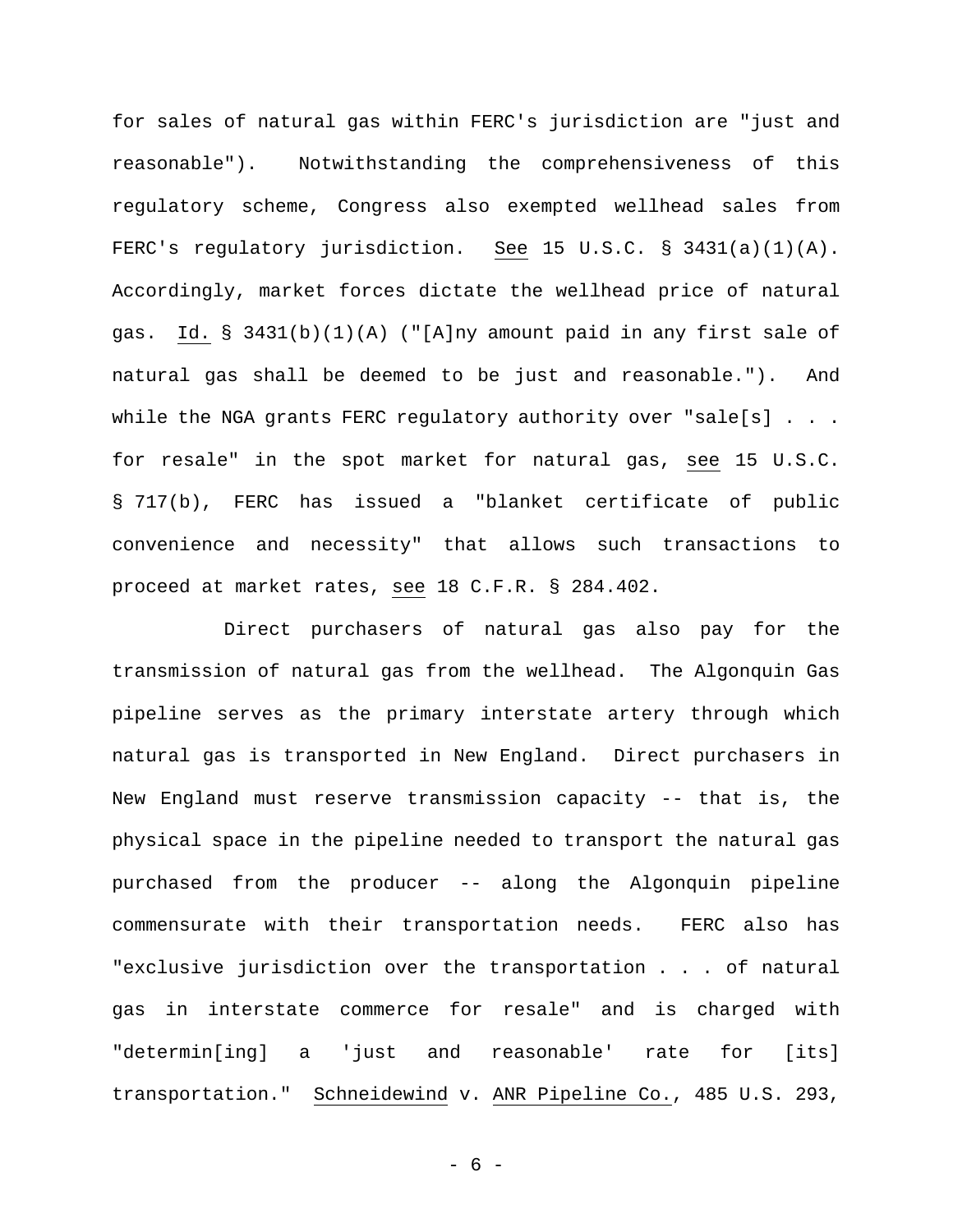300–01 (1988). Pursuant to this exclusive authority, FERC requires interstate pipeline operators like Algonquin to allow LDCs to purchase capacity using "no-notice" contracts. See Order No. 636, 57 Fed. Reg. 13,267 (Apr. 16, 1992). Such contracts allow LDCs to adjust capacity reservations downward or upward (up to their daily "firm entitlements") at any time without incurring penalties. Id. at 13,286. Importantly, FERC regulations allow, but do not require, LDCs to resell unneeded transportation capacity to other natural gas purchasers when they downwardly adjust their capacity reservations. See 18 C.F.R. § 284.8; Tenn. Gas Pipeline Co., 102 FERC ¶ 61,075, 61,119 (2003) ("[N]othing requires a shipper to release its capacity: it does so by choice.").

In the wholesale market for electricity, load-serving entities (LSEs) that sell and deliver electricity to consumers for retail consumption purchase electricity from power generators. The Federal Power Act (FPA) charges FERC with regulating these wholesale sales<sup>2</sup> of electricity in interstate commerce and ensuring that rates in that market are "just and reasonable." See 16 U.S.C. §§ 824(b)(1), 824d(a). In executing that charge, FERC has delegated authority to nonprofit organizations, including independent system operators (ISOs), to manage auctions for wholesale electricity in the various regional markets across the

 <sup>2</sup> A "[s]ale of electric energy at wholesale" is a "sale of electric energy to any person for resale." 16 U.S.C. § 824(d).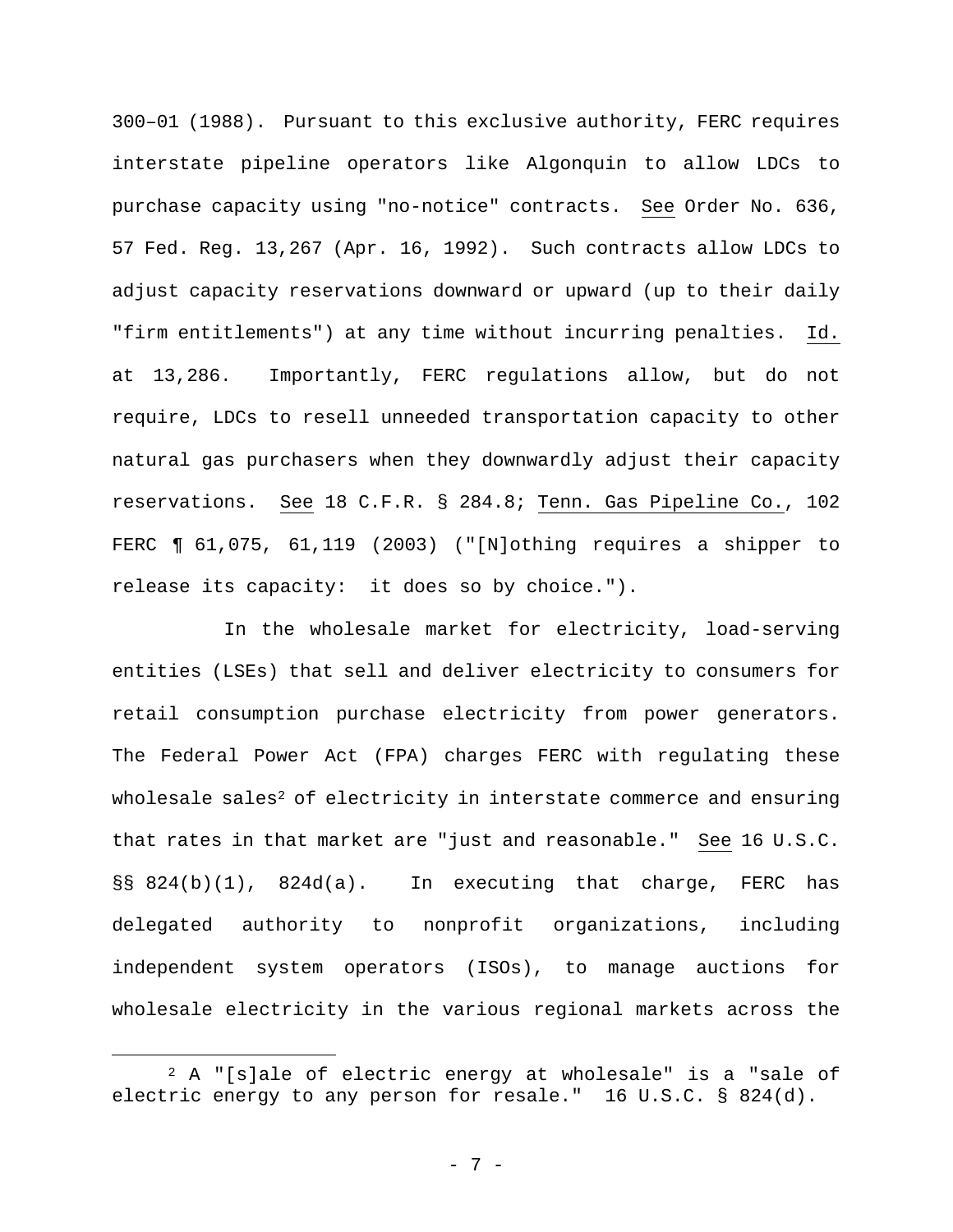country. Hughes v. Talen Energy Mktg., LLC, 136 S. Ct. 1288, 1292 (2016). ISO New England (ISO-NE) oversees the markets for wholesale electricity in the New England region and administers two auctions for wholesale electricity that are relevant to this appeal: a same-day auction and a next-day auction to satisfy LSEs' short-term and near-term demand for electricity. In both auctions, ISO-NE accepts orders from LSEs designating the amount of energy they need at a given time. Power generators then submit bids indicating the amount of electricity they can produce at those times and the price they are willing to charge for it. ISO-NE accepts those bids from lowest to highest until demand is satisfied. The price of the last accepted bid is the "clearing price," which sets the price paid to all the generators whose bids were accepted.

Approximately half of New England's electricity is generated from natural gas power plants. As a result, bids from natural gas generators usually set the clearing price for wholesale electricity, which then drives the retail prices charged by LSEs to retail consumers. FERC does not oversee the retail sale of electricity. See FERC v. Elec. Power Supply Ass'n, 136 S. Ct. 760, 766 (2016) ("[T]he law places beyond FERC's power, and leaves to the States alone, the regulation of 'any other sale' -- most notably, any retail sale -- of electricity." (citing 16 U.S.C.  $$824(b)$ .

- 8 -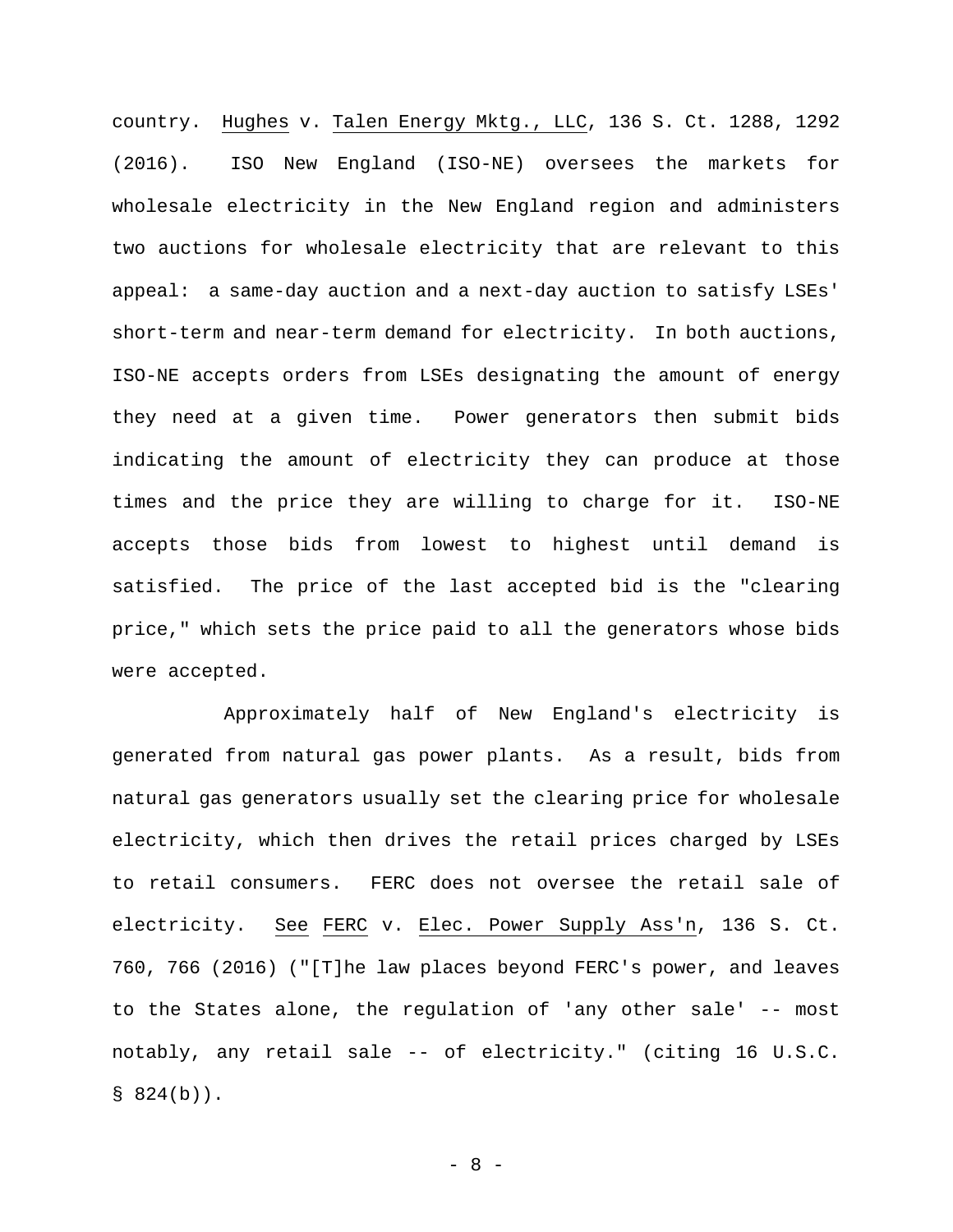Defendants Eversource Energy and Avangrid, Inc. are energy companies that own two of the eight largest natural gas LDCs in New England. They also own multiple retail electricity LSEs in the region. The plaintiffs allege that the defendants violated the Sherman Act and state consumer-protection and antitrust laws by artificially restricting the supply of natural gas in the New England transmission market. This restriction, in turn, increased the cost of natural gas in the spot market, and led to higher wholesale electricity prices and, ultimately, higher retail electricity prices paid by consumers.

According to the plaintiffs, the defendants accomplished this scheme by manipulating their no-notice contracts for pipeline transmission capacity. By consistently reserving in advance and then cancelling at the end of each day significant amounts of transmission capacity without reselling that excess capacity to other LDCs or power generators, the defendants' collective conduct reduced the daily effective capacity along the Algonquin Gas pipeline by 14%, raising natural gas prices by 38% in the natural gas spot market, and increasing retail electricity prices by 20%. The defendants, who hold significant stakes in non-natural gas power-generating facilities, benefited from this practice because it artificially increased the demand for and value of these nonnatural gas resources. It also enabled the defendants to advocate

**B.**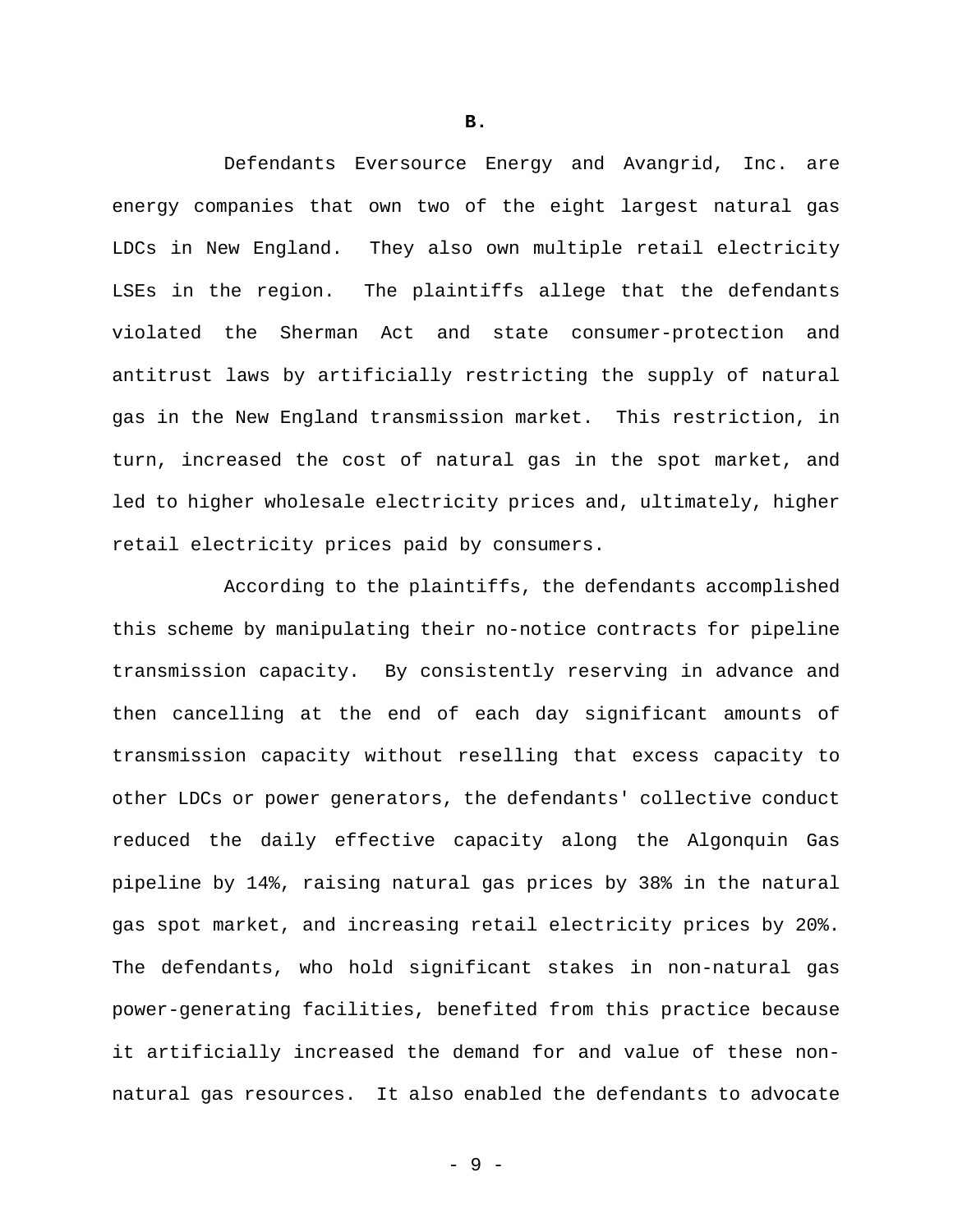for the construction of costly (and allegedly unnecessary) energy infrastructure projects throughout New England.

The district court dismissed the plaintiffs' claims, holding that the filed-rate doctrine barred their federal antitrust and derivative state suits. Breiding v. Eversource Energy, 344 F. Supp. 3d 433, 451 (D. Mass. 2018). The "filed rate" upon which the district court primarily relied was FERC's approval of market-based rates in the electricity market administered by ISO-NE. Id. at 447–48. The court held, in the alternative, that plaintiffs failed to show antitrust standing and failed to plead a plausible claim of antitrust monopolization. Id. at 456, 458. Unsatisfied with the district court's disposition of their claims, the plaintiffs filed this timely appeal.

## **II.**

At oral argument, counsel for the plaintiffs conceded that the plaintiffs do not have antitrust standing to bring their federal antitrust damages claim. Nevertheless, the plaintiffs continue to press their state-law claims and their federal antitrust claim for injunctive relief on appeal. Accordingly, we consider those claims on the merits, addressing first the plaintiffs' remaining federal antitrust challenge before turning to the district court's disposition of the plaintiffs' state-law claims. Our review is de novo. See Abdallah v. Bain Capital LLC, 752 F.3d 114, 119 (1st Cir. 2014).

 $- 10 -$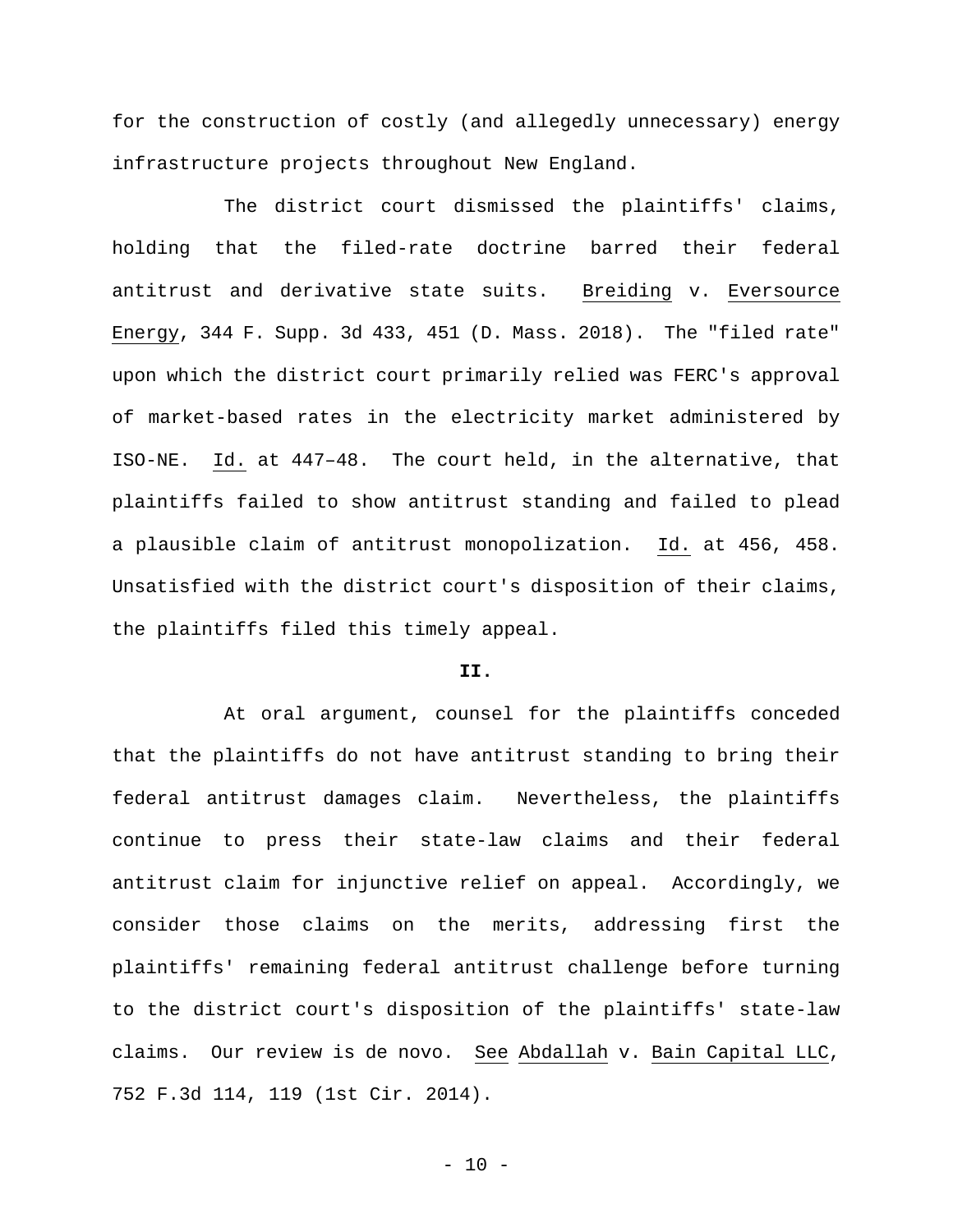The filed-rate doctrine is "a set of rules that have evolved over time but revolve around the notion that . . . utility filings with the regulatory agency prevail over . . . other claims seeking different rates or terms than those reflected in the filings with the agency." Town of Norwood v. FERC, 217 F.3d 24, 28 (1st Cir. 2000). "[O]nce filed, a rate may not be collaterally attacked in the courts." Phillip E. Areeda & Herbert Hovenkamp, Antitrust Law: An Analysis of Antitrust Principles and Their Application ¶ 247 (4th ed. 2019). This rule applies with equal force to challenges brought "under state law and federal antitrust laws to rates set by federal agencies." E. & J. Gallo Winery v. EnCana Corp., 503 F.3d 1027, 1033 (9th Cir. 2007). Accordingly, the doctrine can be understood as "a form of deference and preemption, which precludes interference with the rate setting authority of an administrative agency, like FERC." Wah Chang v. Duke Energy Trading & Mktg., LLC, 507 F.3d 1222, 1225 (9th Cir. 2007). The filed-rate doctrine does not apply only to "traditional" rates for service; rather, it "sweeps more broadly and governs ancillary conditions and terms included in [a FERCapproved] tariff" as well. Town of Norwood v. New Eng. Power Co., 202 F.3d 408, 416 (1st Cir. 2000).

Importantly, the doctrine prohibits antitrust challenges to agency-approved tariffs even in energy markets in which FERC

**A.** 

- 11 -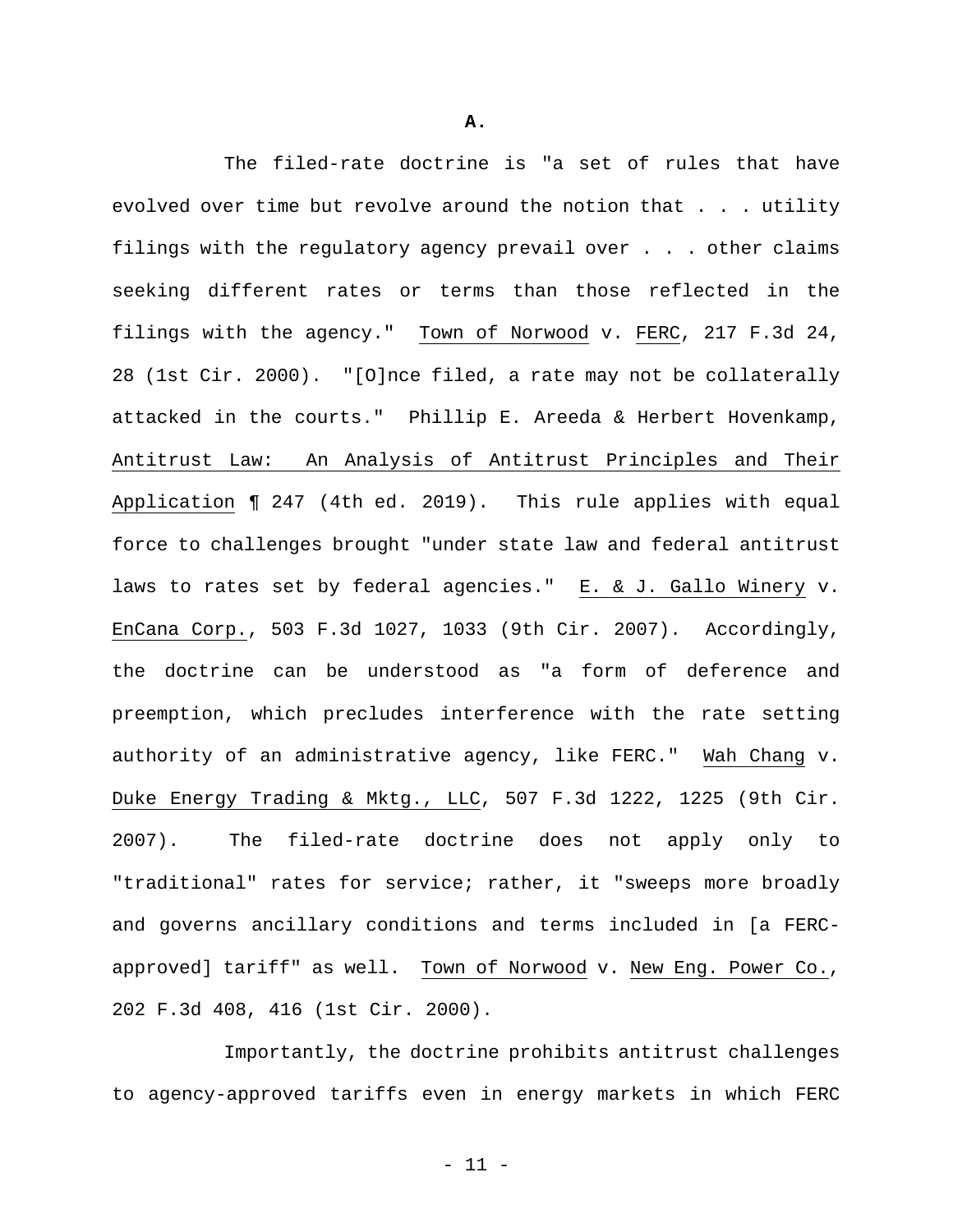has eschewed traditional ratemaking. See, e.g., id. at 419 (rejecting the argument that the doctrine does not apply when regulated rates are left to the "free market," and observing that "[i]t is the filing of the tariffs, and not any affirmative approval or scrutiny by the agency, that triggers the filed rate doctrine"); Pub. Util. Dist. No. 1 of Snohomish Cty. v. Dynegy Power Mktg., Inc., 384 F.3d 756, 760 (9th Cir. 2004) (applying the doctrine to alleged anticompetitive behavior in the wholesale electricity market). But cf. Town of Norwood, 202 F.3d at 419 ("Of course, if [the defendant's] rates were truly left to the market, with no filing requirement or FERC supervision at all, the filed rate doctrine would by its terms no longer operate."). In short, just as FERC might approve a specified rate as just and reasonable, it might also determine that rates produced in a competitive market that it oversees are just and reasonable. The filed-rate doctrine applies just the same, so long as a FERCapproved tariff governs those market transactions.

The plaintiffs maintained below, and argue on appeal, that the filed-rate doctrine should not bar their claims because they challenge the defendants' anticompetitive conduct in the spot market for natural gas, a market in which "FERC has abdicated its regulatory oversight." The district court rejected that argument, reasoning that the plaintiffs' requested relief would require it to determine "the reasonableness of wholesale electricity prices

- 12 -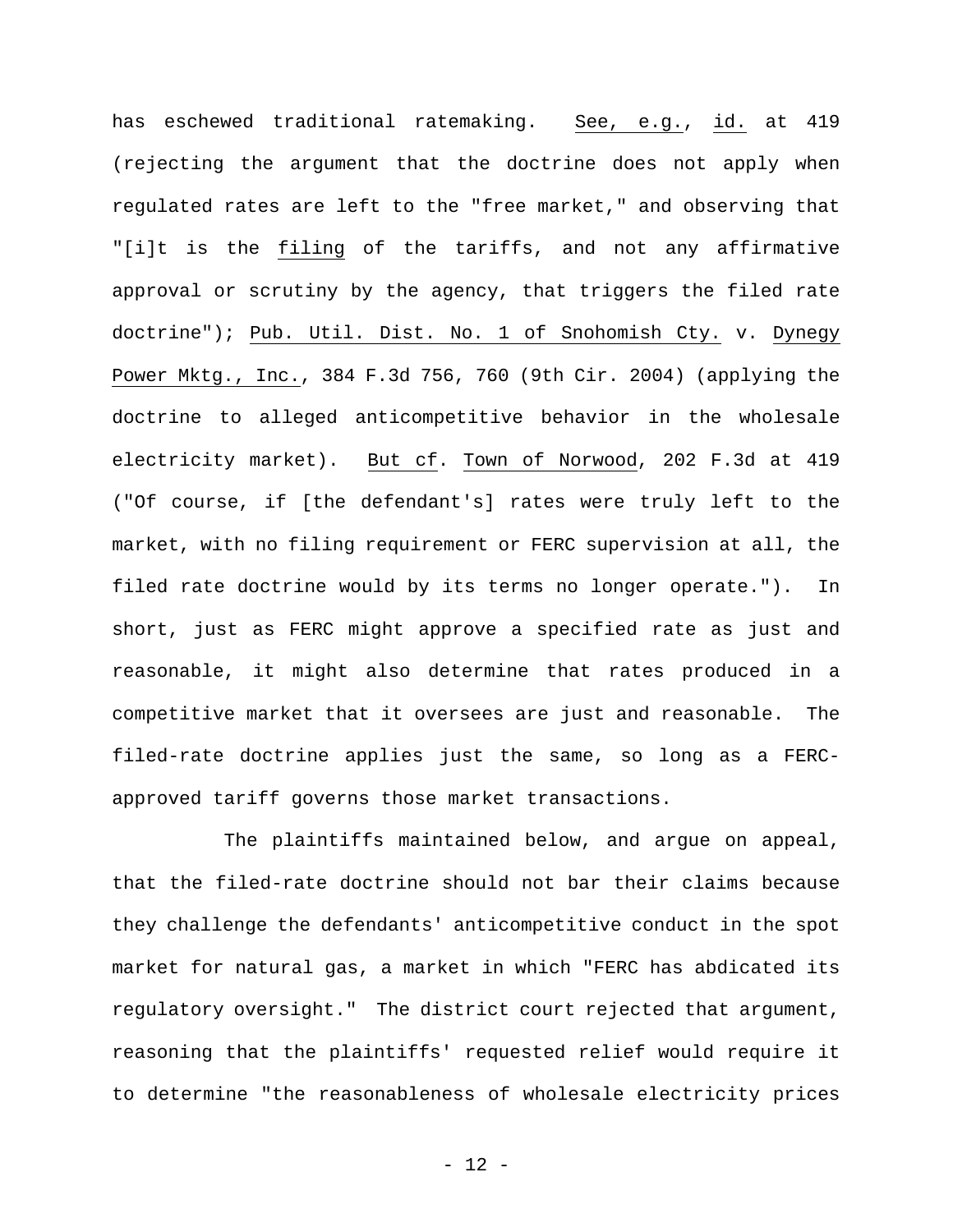exclusively regulated by FERC" and "the difference between wholesale electricity rates during the class period and hypothetical rates that would have been charged but for [the defendants'] purported anticompetitive conduct" -- "exactly the analysis," according to the district court, that "the filed rate doctrine prohibits." Breiding, 344 F. Supp. 3d at 447.

We agree with the plaintiffs that the district court's reasoning is in some tension with our previous opinion in Town of Norwood. In that case, we deemed the filed-rate doctrine inapplicable to an antitrust challenge that alleged that a power generator sold its non-nuclear generating assets in order to reduce the supply of wholesale electricity in the New England market and "exert upward pressure" on wholesale electricity prices. 202 F.3d at 422–23. In doing so, we found that a FERC-issued tariff in the wholesale electricity market did not bar a challenge to a merger of generators merely because the merger affected wholesale energy rates. See id. at 422. And in reaching that conclusion, we observed that though "it is not clear in all cases where the boundary lies between the filed rate doctrine and the default rule retaining antitrust liability," FERC did not have the "explicit power to immunize approved mergers." Id.; see also id. (noting that though "[d]irect antitrust attacks on federally regulated rates" and "attacks on other regulated matters underlying rates" "have . . . been limited by the filed rate doctrine," there is "no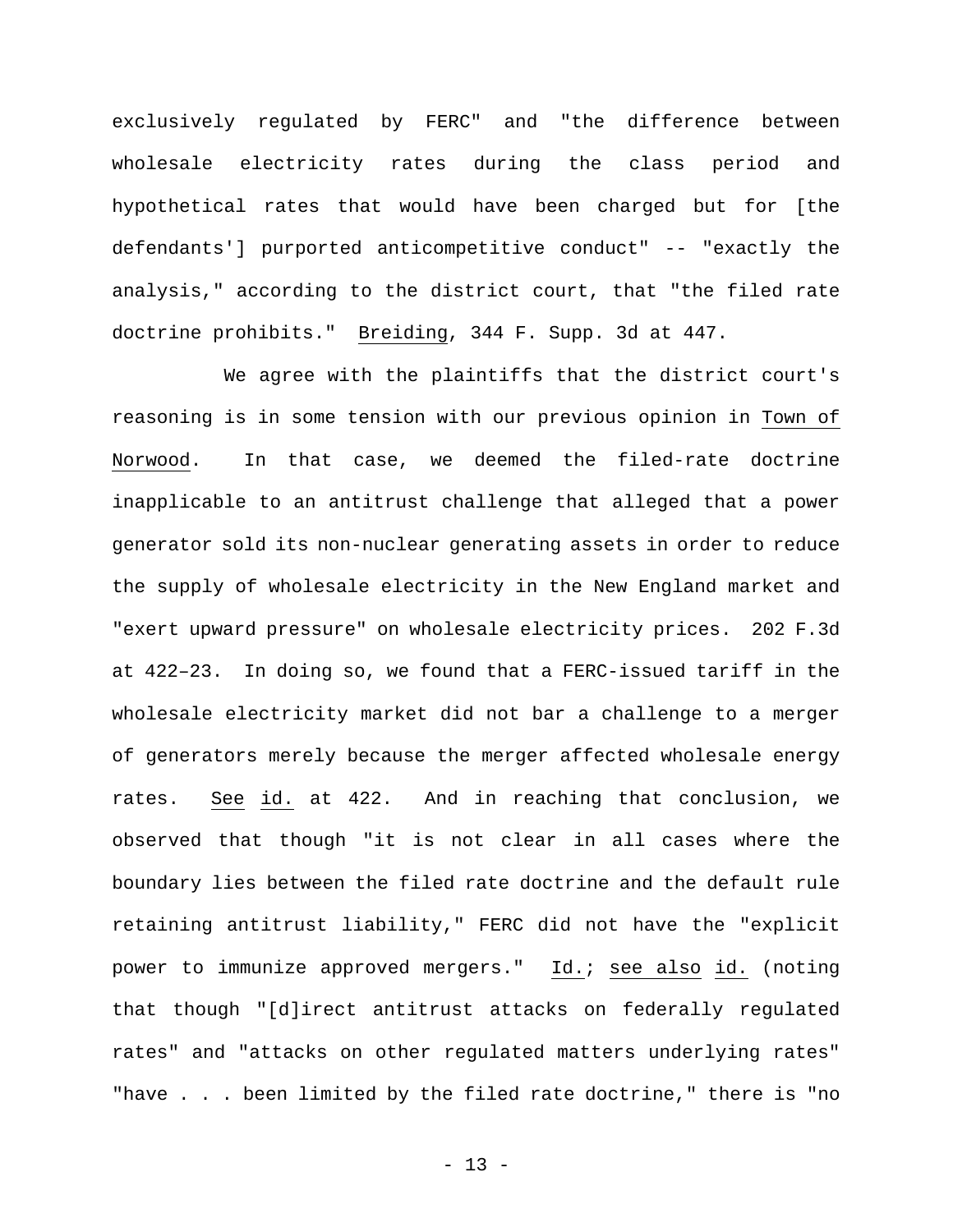across-the-board antitrust immunity for agency-approved transactions" (citing California v. Fed. Power Comm'n, 369 U.S. 482 (1962)). Our decision in Town of Norwood comports with the weight of the case law, which generally deems the filed-rate doctrine inapplicable to challenges to upstream, nonjurisdictional activity that indirectly affects downstream FERCapproved tariffs. See, e.g., Sierra Pac. Res. v. El Paso Corp., 250 F. App'x 776, 777–78 (9th Cir. 2007) (finding the filed-rate doctrine inapplicable to plaintiffs' challenges to nonjurisdictional "first sales" of natural gas); E. & J. Gallo Winery, 503 F.3d at 1046–48 (same); cf. Brown v. Ticor Title Ins. Co., 982 F.2d 386, 394 (9th Cir. 1992) ("[I]f those rates were the product of unlawful activity prior to their being filed and were not subjected to meaningful review by the state, then the fact that they were filed does not render them immune from challenge."). But see Dynegy Power Mktg., 384 F.3d at 759 (finding the filedrate doctrine applicable when the defendant "withheld supply, waited until emergency conditions were declared and prices rose, and then offered the[] supply at [a] higher price").

The district court's invocation of the FERC-approved ISO-NE tariff, which governs transactions in the wholesale electricity market, to bar the plaintiffs' challenge to upstream conduct affecting the spot market for natural gas implicates analogous, difficult questions concerning the precise reach of the

- 14 -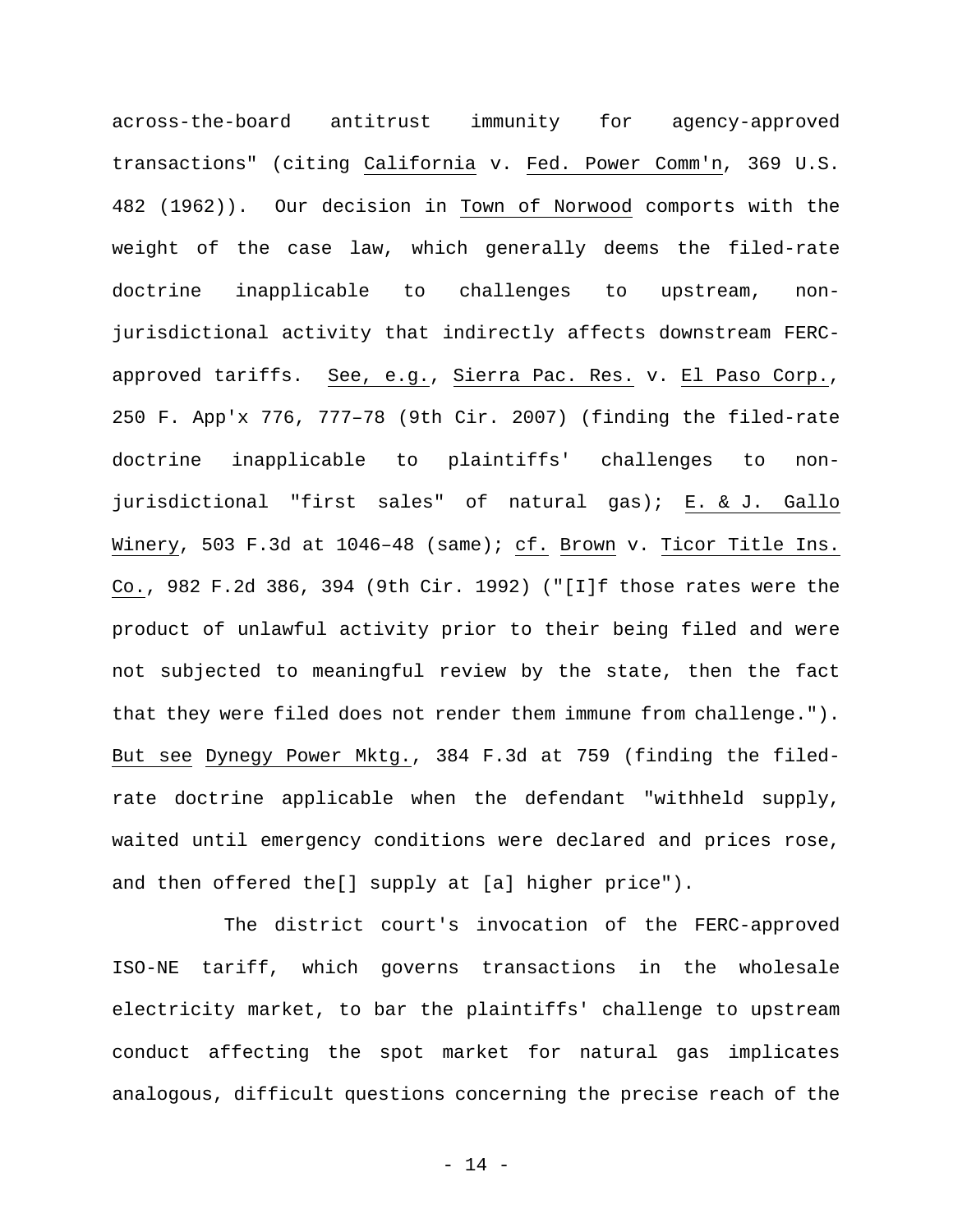filed-rate doctrine. As we explain, however, the instant appeal does not require that we endorse or reject the broad application of the filed-rate doctrine espoused by the district court. Rather, we train our attention on a different FERC tariff that is directly implicated by plaintiffs' claims: the tariff approved for sales and purchases of natural gas transmission capacity.

All of the conduct that the plaintiffs say violates federal and state law occurred in the natural gas transmission market. Distilled to its essence, the plaintiffs' description of that conduct is as follows: (1) "Eversource and Avangrid possess a large number of 'no-notice' contracts for natural gas transmission capacity along the Algonquin Pipeline"; and (2) "Eversource and Avangrid regularly reserved more pipeline capacity than they knew they needed and then, at the last minute, cancelled portions of their reservations" without "releas[ing] that capacity, so that others could take advantage of it." Accordingly, if there exists any tension between what the plaintiffs say is wrongful conduct and any agency-sanctioned tariff, it is most clearly and most directly with the FERC-approved tariffs in the natural gas transmission market. So, to determine whether the filed-rate doctrine bars the plaintiffs' claims, we start -- and ultimately end -- our inquiry there.

Pursuant to FERC's exclusive authority to regulate natural gas transmission, FERC mandates that natural gas companies

 $- 15 -$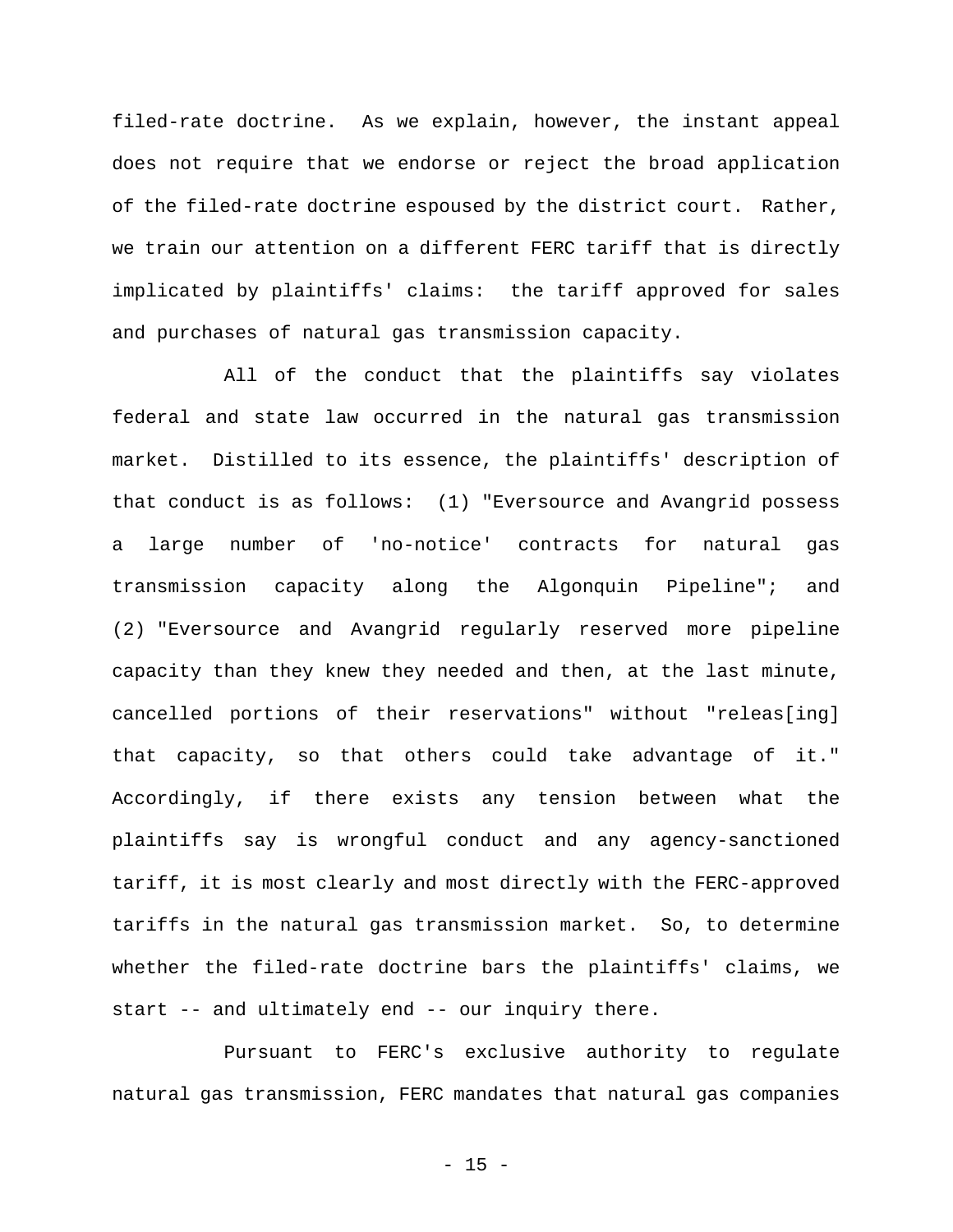file "schedules showing all rates and charges for any [jurisdictional] transportation or sale of natural gas." 18 C.F.R. § 154.1(b). In addition, FERC requires operators of interstate natural gas pipelines like the Algonquin Gas pipeline to provide "'no-notice' transportation service" to ensure that LDCs are able to meet unexpected demand. Order No. 636, 57 Fed. Reg. at 13,286.

In accordance with these mandates, the FERC-approved tariff for the Algonquin Gas pipeline includes Algonquin's statement of rates and rate schedule for transportation services along the pipeline. See Algonquin Gas Transmission, LLC Tariff, pts. 4–5 [hereinafter Algonquin Tariff]. The tariff also addresses no-notice contracts and provides, in relevant part:

> Notwithstanding the quantities nominated by Customer and scheduled by Algonquin hereunder, Customer shall be entitled to increase its deliveries up to the [Maximum Daily Delivery Obligation] at any Primary Point(s) of Delivery, up to the [Maximum Hourly Transportation Quantity] during any Hour, and up to the [Maximum Daily Transportation Quantity], or to decrease its deliveries. Provided that all of the operational conditions specified in Section 5 of this rate schedule (the "Section 5 Conditions") are met, Algonquin shall consent to such increase or decrease in deliveries, thereby nullifying any daily scheduling or hourly scheduling penalty that would otherwise be applicable pursuant to Section 23 of the General Terms and Conditions.

Algonquin Tariff, pt. 5, Rate Schedule AFT-E, § 4.3. Furthermore, that tariff, consonant with FERC's regulations, see 18 C.F.R.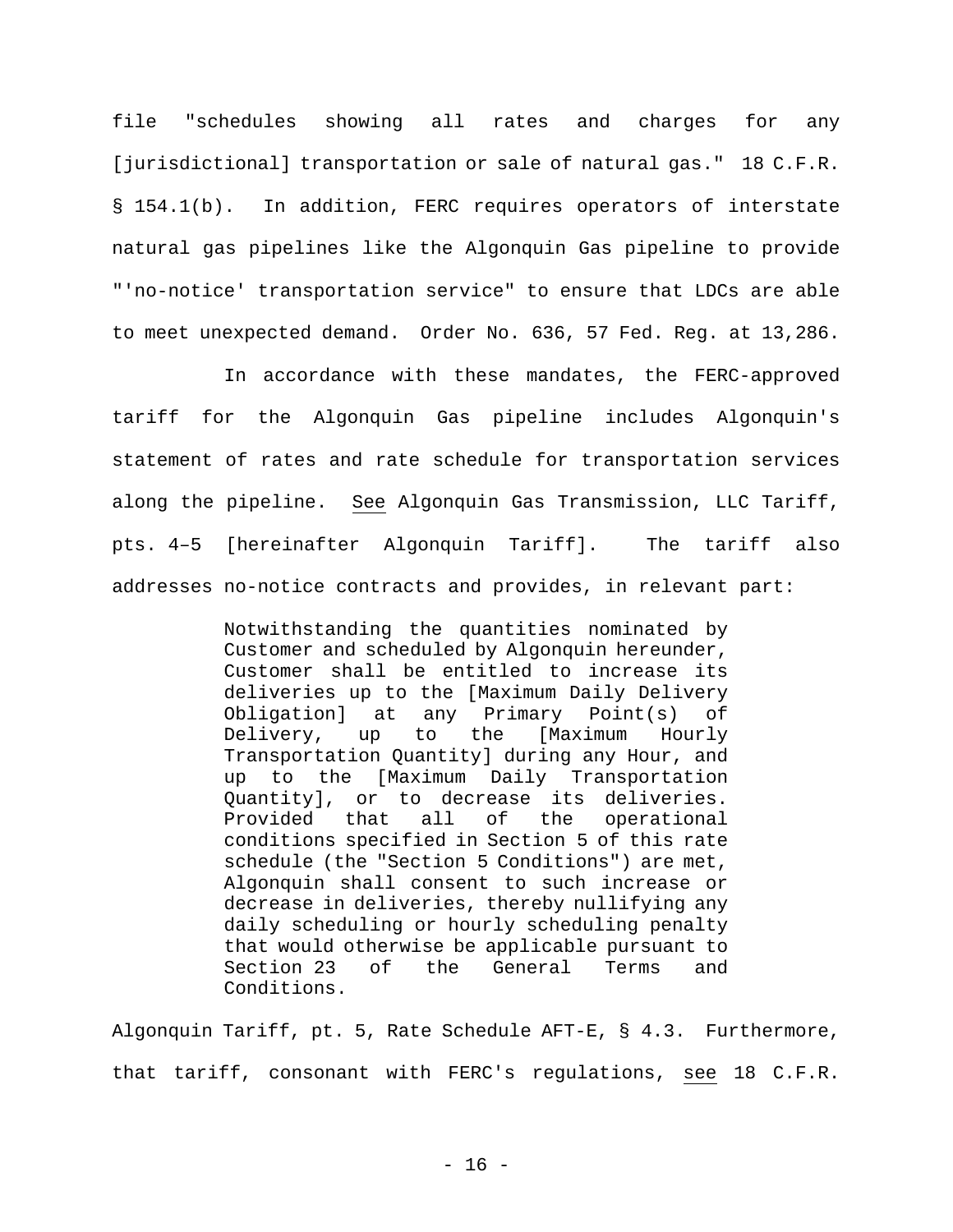§ 284.8, permits an LDC to resell its excess reserved capacity: "A Customer under any firm rate schedule under Part 284 may release all or a part of its capacity under an Existing Service Agreement . . . . " Algonquin Tariff, pt. 6, Capacity Release, § 14.2. But the tariff says nothing that would require an LDC to release excess capacity along the Algonquin pipeline to other users.

In the plaintiffs' amended complaint, neither defendant is alleged to have engaged in any conduct other than that allowed by Algonquin's detailed and reasonably comprehensive FERC-approved tariff. FERC, in conformity with its broader regulatory scheme, expressly declined to require direct purchasers to release excess capacity in recognition of the fact that direct purchasers facing variable demand for natural gas might need to retain that capacity to ensure reliability. See, e.g., Order No. 636, 57 Fed. Reg. at 13,269 ("[T]he Commission is providing for a 'no-notice' transportation service in response to those who have expressed a particular concern about reliability during peak periods."). The filed-rate doctrine prohibits us from questioning that reasoned judgment in this lawsuit.

All of the defendants' alleged misconduct, we might add, was done in the open and in plain view of Algonquin, the defendants' competitors, and FERC. Furthermore, maintaining the efficient use of limited transmission capacity falls squarely

- 17 -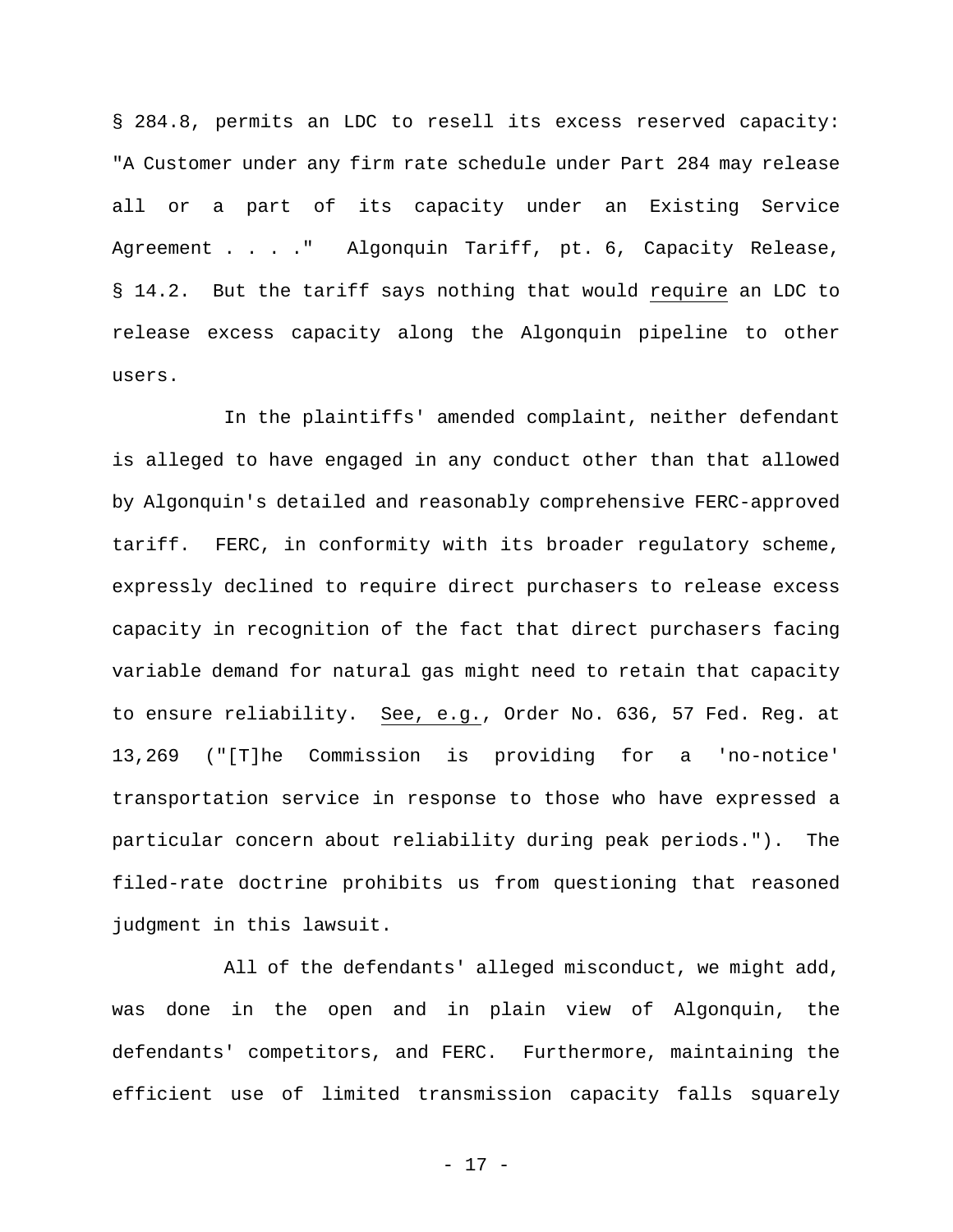within the bull's-eye of FERC's regulatory aims. See, e.g., id. ("The Commission's primary aim in adopting the instant regulations is to improve the competitive structure of the natural gas industry and at the same time maintain an adequate and reliable service."). And Congress has given FERC the tools to police anticompetitive conduct in the market for transmission capacity. The NGA makes it "unlawful for any entity, directly or indirectly, to use or employ, in connection with . . . the purchase or sale of transportation services subject to the jurisdiction of [FERC], any manipulative or deceptive device or contrivance . . . in contravention of such rules and regulations as [FERC] may prescribe." 15 U.S.C. § 717c-1. All parties acknowledge that this provision and FERC's implementing regulation, see 18 C.F.R. § 1c.1(a), "prohibit[] the anticompetitive abuse of no-notice contracts" in the market for natural gas transmission. Moreover, Congress empowered FERC to investigate and bring civil enforcement actions against willful and knowing violators of the NGA and FERC's regulations. See 15 U.S.C. § 717t-1; see also Enf't of Statutes, Orders, Rules, & Regulations, 132 FERC ¶ 61,216, 62,149 (2010) (explaining that FERC also requires disgorgement of "profits illegally obtained . . . to those who were harmed by the violations"). And, in fact, FERC did investigate the defendants' alleged manipulation of their no-notice contracts but found "no evidence of anticompetitive withholding of natural gas pipeline capacity."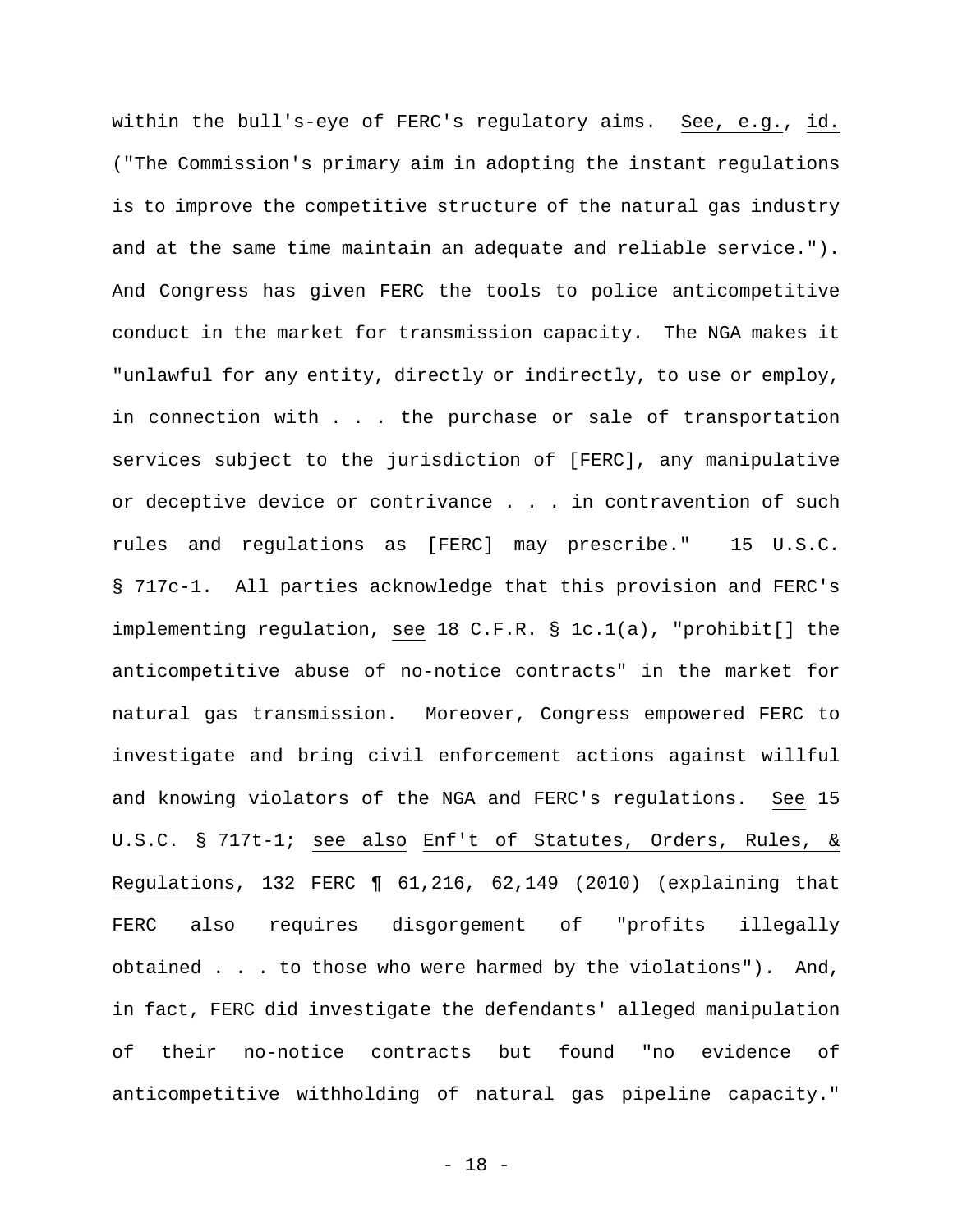News Release: FERC Staff Inquiry Finds No Withholding of Pipeline Capacity in New England Markets, Fed. Energy Regulatory Comm'n (Feb. 27, 2018), https://www.ferc.gov/media/news-releases/2018/2018-1/02-27-18.pdf.

On appeal, the plaintiffs acknowledge that challenges to "practices over which FERC ha[s] jurisdiction and actually regulate[s]" are barred pursuant to the filed-rate doctrine. As a general matter, we agree (at least in so far as those practices are included in a FERC-approved tariff as an exercise of FERC's ratemaking authority, see Town of Norwood, 202 F.3d at 416). For this reason, it seems quite clear that the filed-rate doctrine precludes the plaintiffs' claims in this suit.

The plaintiffs' principal rejoinder to this conclusion rests on the fact that they now seek only injunctive relief. They point to the Supreme Court's decision in Georgia v. Pa. R.R. Co., 324 U.S. 439, 455 (1945) (finding the filed-rate doctrine inapplicable to an equitable claim that was not "a matter subject to the jurisdiction of the [agency]," did not request "an injunction against the continuance of any tariff," and did not "seek to have any tariff provision cancelled"). But in Town of Norwood, we explained that injunctive relief that "would require the alteration of [a] tariff[]" that FERC "actually scrutinized" is incompatible with the doctrine's purpose of "protect[ing] the exclusive authority of the agency to accept or challenge such tariffs." 202 F.3d at 420. To rule against the defendants and

- 19 -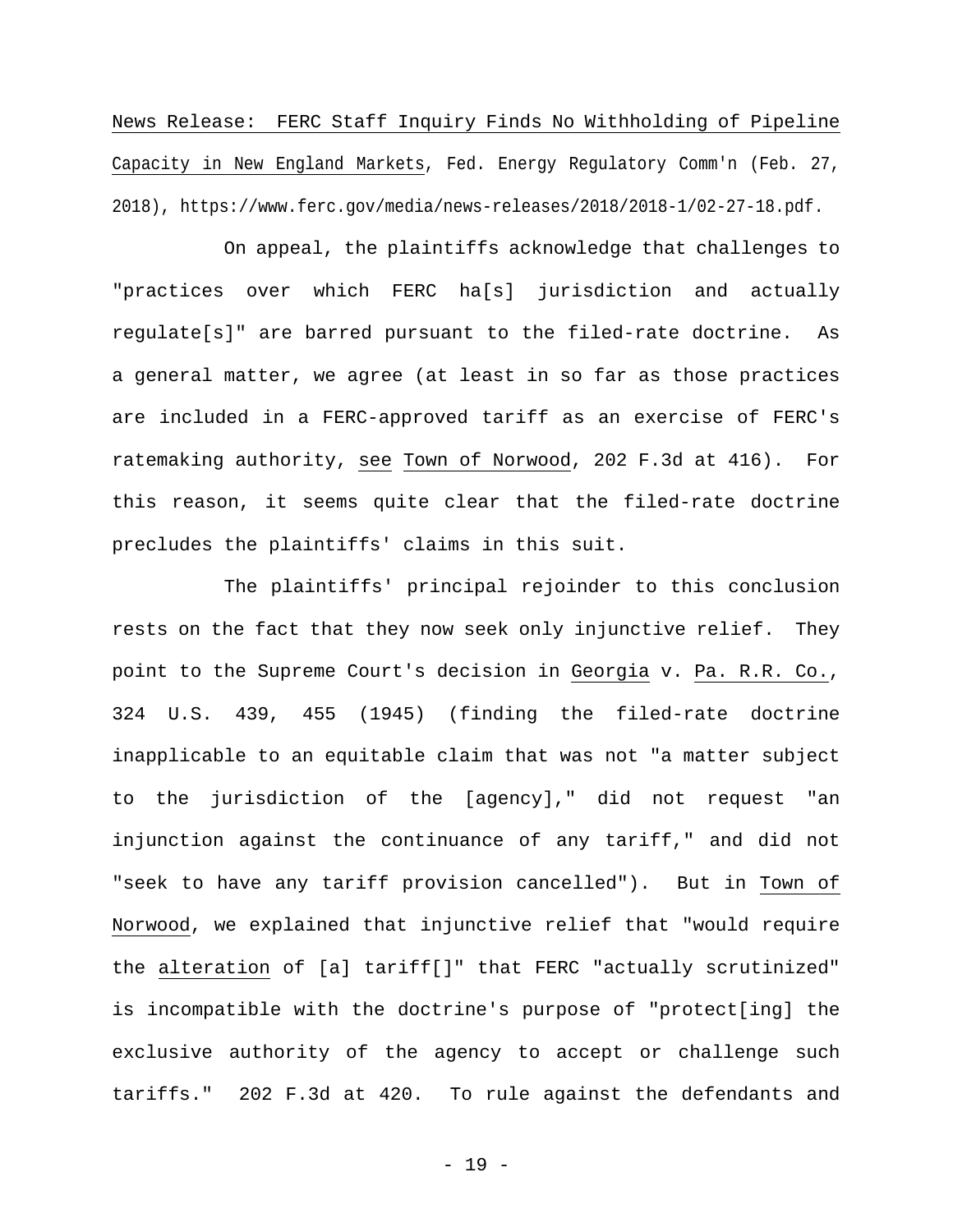grant the plaintiffs' requested "order[,] enjoining defendants from further engaging in the unlawful conduct described in th[e] Complaint," a judge would need to direct, in substance and effect, that the defendants not hold on to excess, unused capacity without reselling it. Of course, one might argue that such an order would not directly conflict with the tariff because the tariff does not actually prohibit the resale of capacity. FERC's regulation of transmission along the Algonquin Gas pipeline, though, is sufficiently comprehensive and detailed such that a judge-mandated elimination of the purchaser's freedom to choose whether to resell excess capacity would effectively overrule, or at least qualify, FERC's decision that the LDC's "may" release their reserved capacity. Accordingly, the plaintiffs' federal antitrust claim fails.

#### **B.**

That leaves the plaintiffs' state-law claims. As already explained, the filed-rate doctrine applies with equal force to state-law challenges. See E. & J. Gallo Winery, 503 F.3d at 1033. Nor do the plaintiffs argue otherwise in their brief on appeal. So, it would seem to follow from the foregoing analysis that dismissal of the plaintiffs' state claims is also warranted. We nevertheless hesitate because it is not immediately clear from the district court's opinion whether the court dismissed the plaintiffs' state claims for the same reasons that it deemed the

 $- 20 -$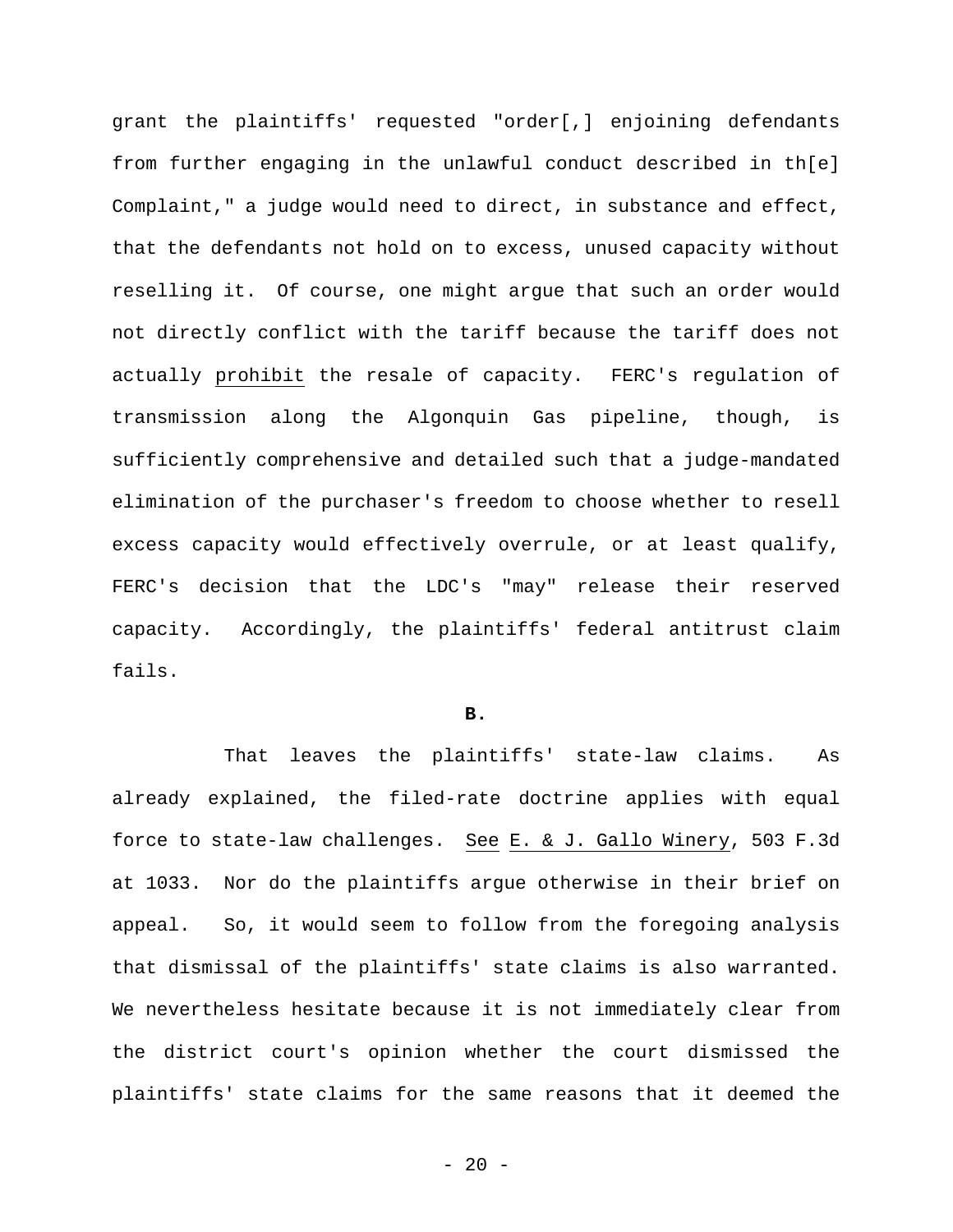federal claims non-cognizable or whether the court declined to exercise supplemental jurisdiction over those state claims upon determining that the plaintiffs could not proceed with their federal claims, thereby leaving open the possibility that the plaintiffs might pursue their state claims in a separate action in state court.

On the one hand, the district court made clear that the filed-rate doctrine barred both the plaintiffs' federal and statelaw claims, see Breiding, 344 F. Supp. 3d at 451 ("[T]he Court holds that the doctrine bars the federal and state law claims in the amended complaint."), and went on to conclude that the plaintiffs' alleged injuries were "too remote to satisfy the causation prongs of the various state law claims," id. at 459. On the other hand, the district court concluded its opinion with the following statement: "[T]he Court, for the reasons previously mentioned, has dismissed all of Plaintiffs' federal claims and declines to exercise jurisdiction over the remaining state law claims." Id. The district court then entered an order dismissing the plaintiffs' complaint without mentioning whether the dismissal was with prejudice or not. The district court also made no mention of the plaintiffs' alternative invocation of federal-court jurisdiction under the Class Action Fairness Act (CAFA), 28 U.S.C. § 1332(d)(2) (creating original jurisdiction over class actions

- 21 -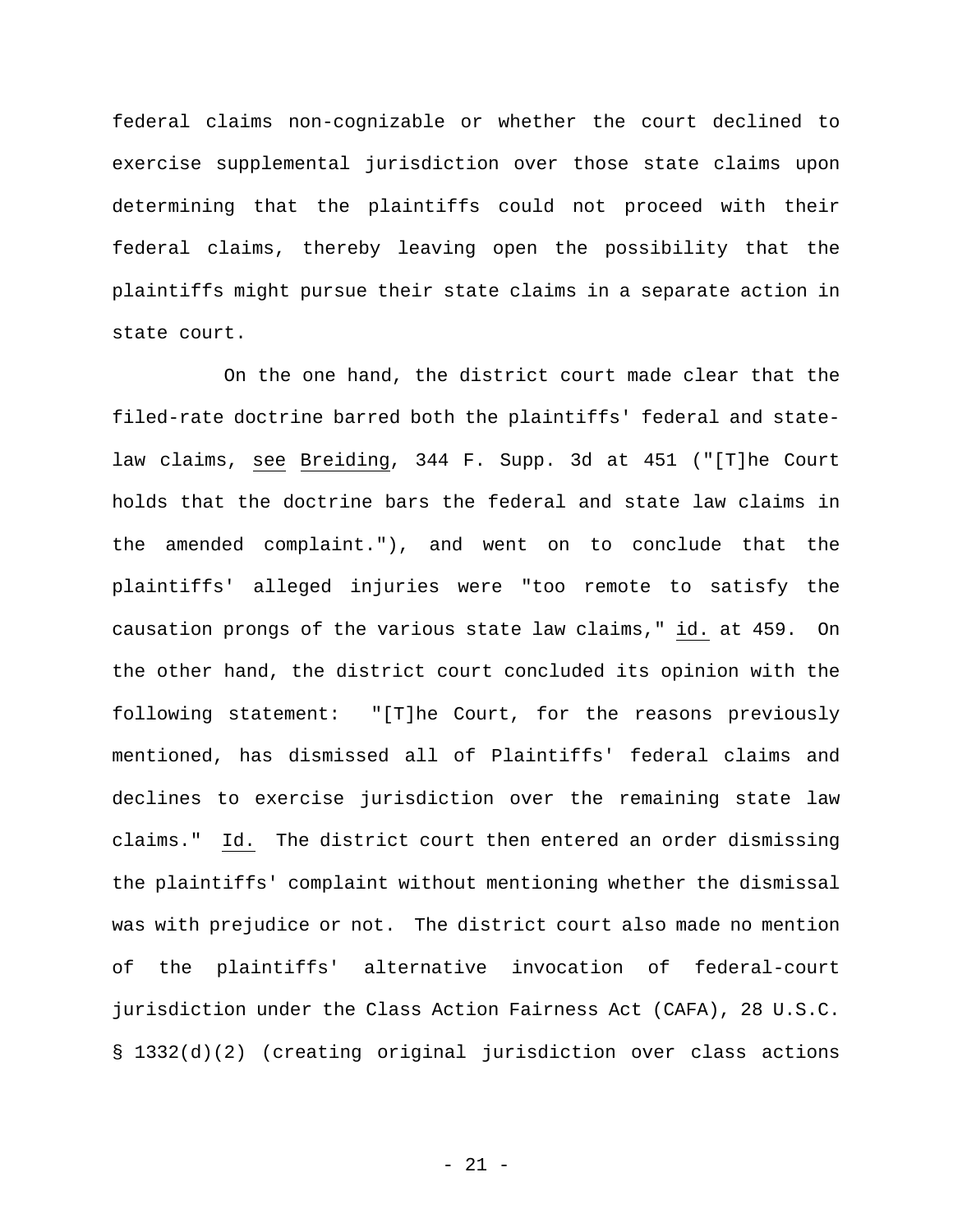with minimal diversity and aggregate damages that exceed \$5,000,000).

We construe the district court's opinion as dismissing the plaintiffs' state-law claims on the merits, notwithstanding the court's mixed signals, for the following reasons. First, the district court, in "declin[ing] to exercise jurisdiction over the remaining state law claims," appeared to do so as an alternative basis for dismissing those challenges, perhaps in contemplation of the possibility that we might disagree with its application of the filed-rate doctrine to the plaintiffs' claims. See id. at 458 ("Although the filed rate doctrine applies with equal force to Plaintiffs' state law claims, the Court concludes that Plaintiffs' state law claims also fail for the reasons stated below." (citation omitted)). Having concluded that the filed-rate doctrine does, indeed, bar all the plaintiffs' claims, we have no need to reach the district court's alternative bases for dismissal.

Second, it would have made little sense to decline to exercise supplemental jurisdiction over the residual state-law claims for purposes of dismissing them after finding the plaintiffs' federal claims non-cognizable due to the filed-rate doctrine. To be sure, normally "the unfavorable disposition of a plaintiff's federal claims at the early stages of a suit . . . will trigger the dismissal without prejudice of any supplemental state-law claims." Rodriguez v. Doral Mortg. Corp., 57 F.3d 1168,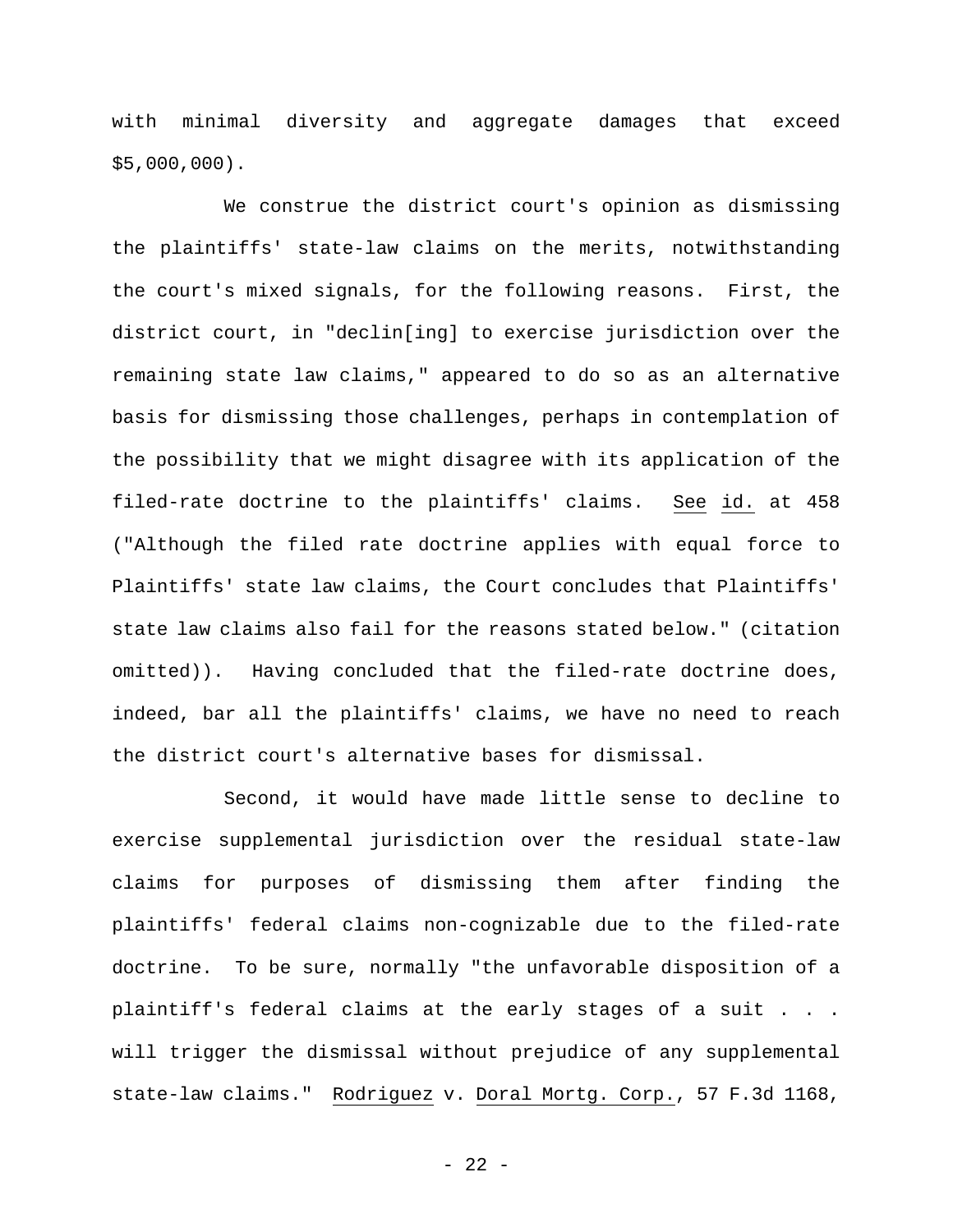1177 (1st Cir. 1995). But "[i]n an appropriate situation, a federal court may retain jurisdiction over state-law claims notwithstanding the early demise of all foundational federal claims." Id. In deciding whether to do so, federal courts consider "the interests of fairness, judicial economy, convenience, and comity." Camelio v. Am. Fed'n, 137 F.3d 666, 672 (1st Cir. 1998). Here, the interests of fairness, judicial economy, and convenience all support retaining jurisdiction because the survival of the plaintiffs' state and federal claims hinges on an application of the filed-rate doctrine to the plaintiffs' complaint. That the doctrine applies with equal effect and vigor to the plaintiffs' state-law claims, in turn, is effectively undisputed. Furthermore, in order to affirm a decision to decline supplemental jurisdiction, we would first need to determine whether original jurisdiction exists under CAFA, a matter not briefed by the parties. Finally, retaining jurisdiction to dismiss the state-law claims would raise no comity concerns because the dismissal of those claims would not turn on an application of state law.

Having so construed the district court's opinion, we find that the plaintiffs' state-law challenges are also barred by the filed-rate doctrine for the reasons described above.